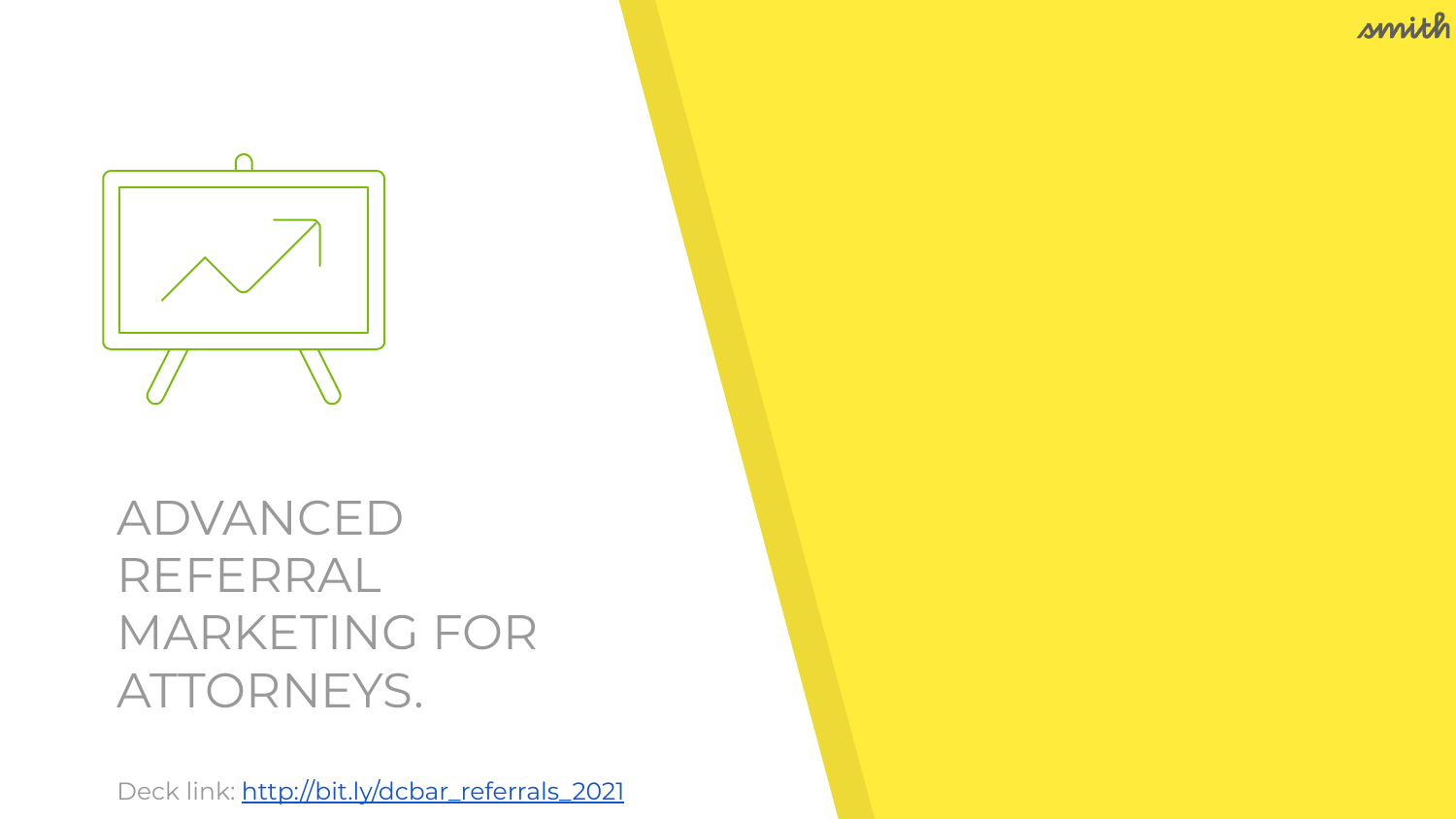# **Hi**

### **Maddy Martin, Smith.ai**

- ▸ Head of growth & education, Smith.ai
- ▸ 15 years in B2B & B2C digital marketing, content, partnerships & communications
- ▶ Head of marketing for 3 tech startups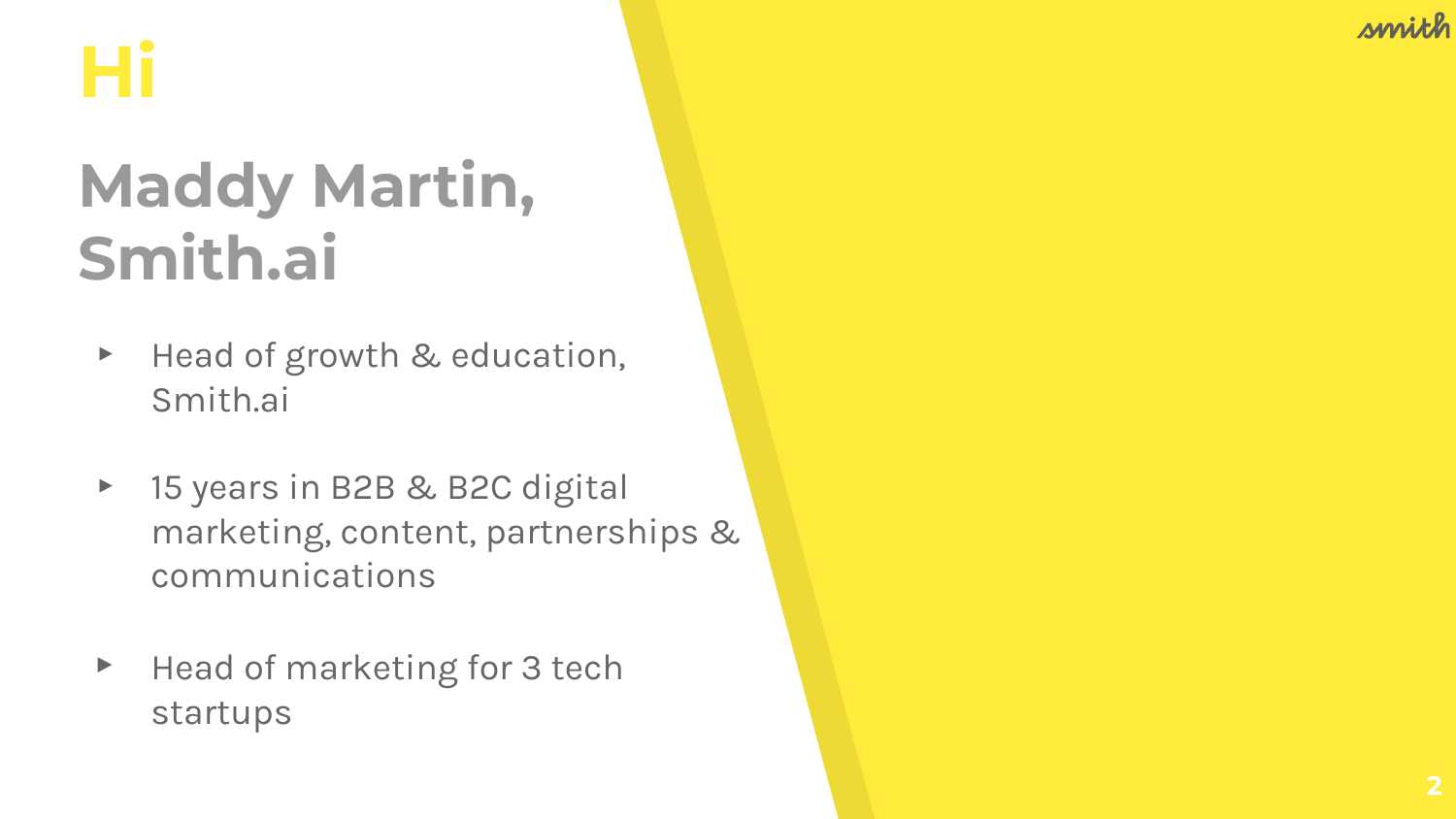#### **DEFINITIONS**

- **Referral**: A response to a request.
	- *Hopefully* pre-qualified lead, but not guaranteed
	- Still, often best quality source of new clients
	- *True* referrals **≠** paid lead gen (not semantics)
- **Growth**: More work than you have now.
	- Not to be confused with business *refinement*
- **Strategy:** A plan of action(s) you set out to control, tied to a goal.
	- *Growth strategy*: A plan tied to the goal increasing business - Considering here, increased business = more clients, but could be more revenue per client, more billable hours per time period, etc.

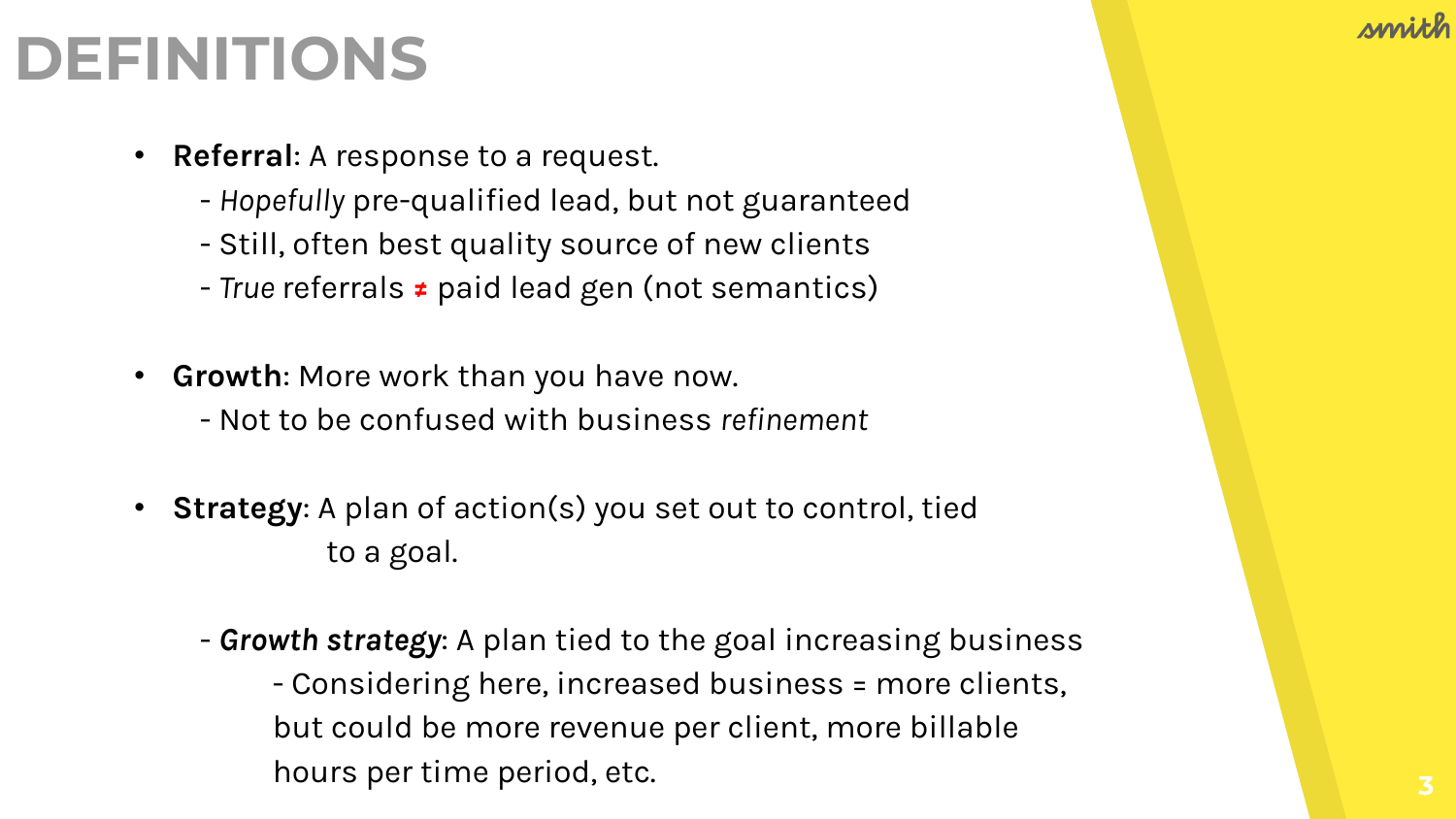# **Referrals: Who has control?**

Three main controlling types (where true referrals come from):

- **Individuals** (friends & family, past clients)
- **Concentrated-control businesses** (individuals, operating as a biz  $\rightarrow$  SMB)
	- Other solo/small-firm lawyers
		- (1:1 & network groups)
	- Non-legal industry (financial planners, IT consultant)
- **● Distributed-control businesses**
	- Bar assns
	- Marketplaces, networks (organic, not paid)

**… And: you!**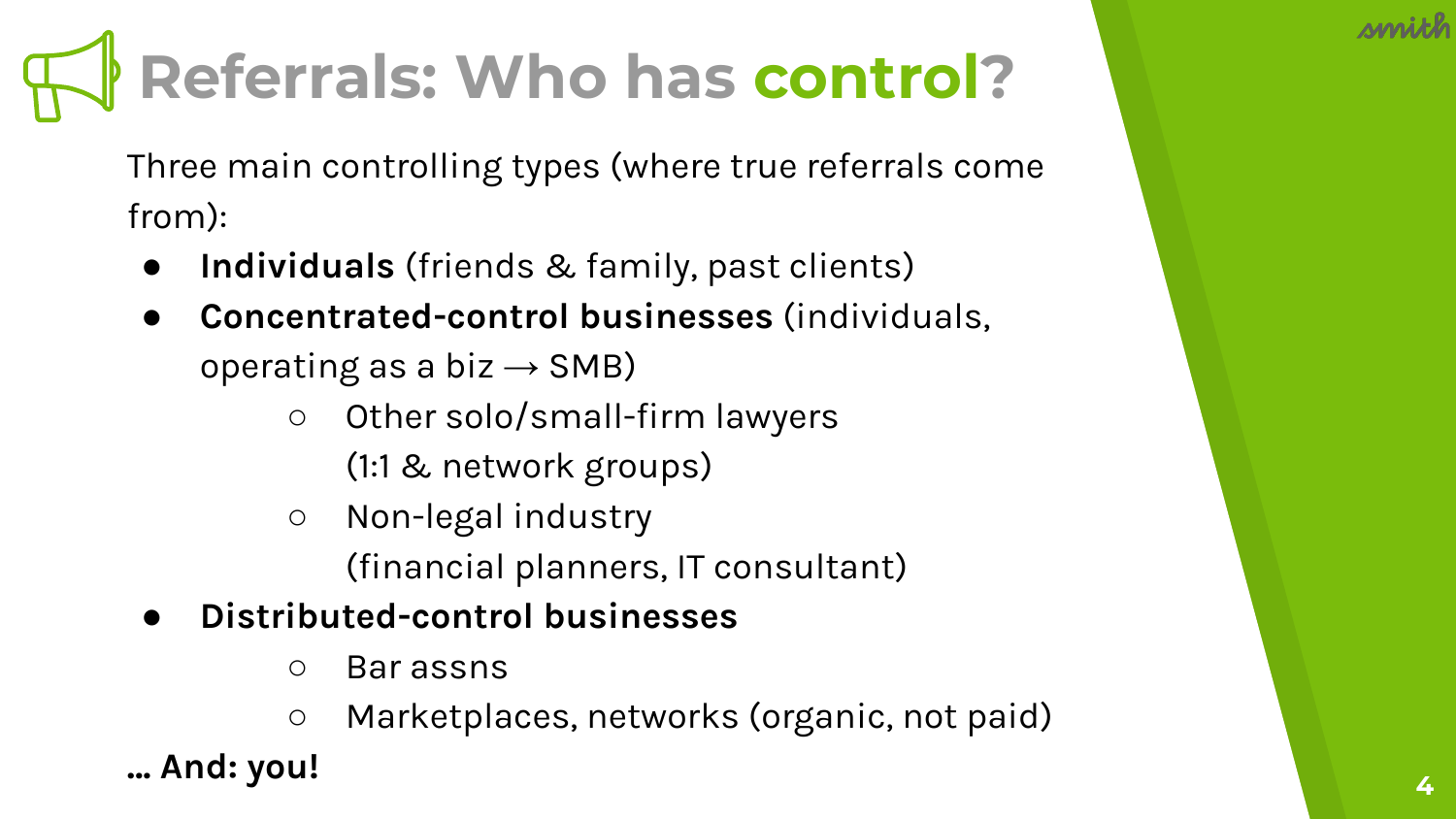### **Success factors by control type: Friends & Family**

| <b>Factor</b>                   | <b>Higher likelihood</b>              | Lower likelihood                     |
|---------------------------------|---------------------------------------|--------------------------------------|
| Age                             | Older                                 | Younger                              |
| Location                        | <b>Near</b>                           | Far                                  |
| Closeness /<br>presence of mind | High interaction,<br>presence of mind | Low interaction,<br>presence of mind |
| <b>Network</b>                  | Large (Dad's the<br>mayor)            | Small (home body)                    |
| Understanding                   | Deep knowledge of<br>practice         | Limited knowledge<br>of practice     |
| Comfort level (incl.<br>bias)   | Low bias concern                      | High bias concern                    |



#### **62 percent**

People looking for a lawyer who ask friends & family for recommendations

#### **25 NPS**

Most clients actually wouldn't recommend their lawyer to friends or family.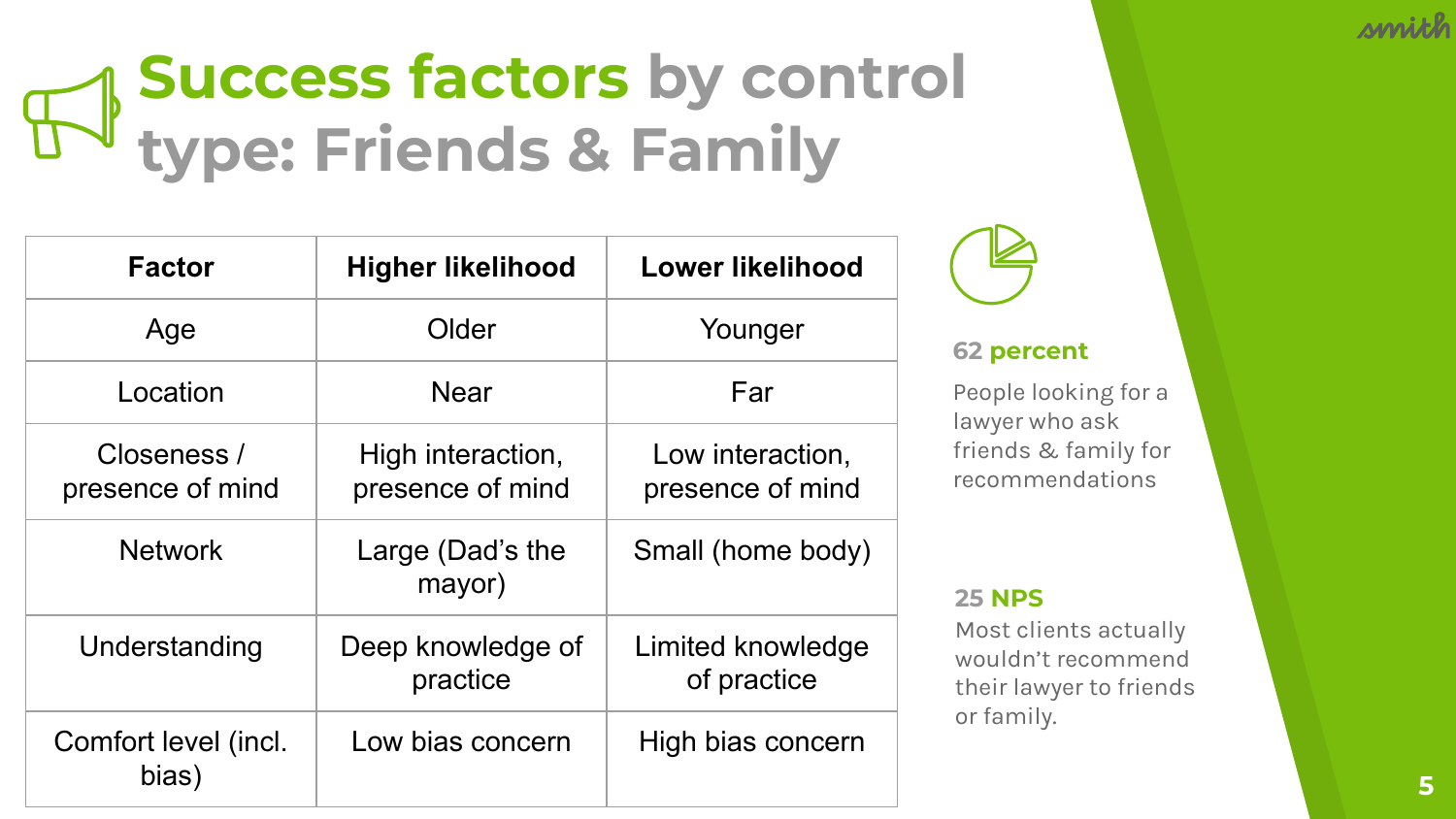

### **Success factors by control type: Clients**

| <b>Factor</b>                                               | <b>Higher likelihood</b>           | Lower likelihood                 |
|-------------------------------------------------------------|------------------------------------|----------------------------------|
| Frequency (or<br>network saturation)                        | Estate in 40s,<br>Immigration      | Worker rights, PI                |
| Location                                                    | Real estate<br>purchase (NY)       | "No-fault divorce"<br>(CA)       |
| Population                                                  | Beverly Hills, CA                  | Fairbanks, AK                    |
| <b>Need</b>                                                 | Criminal defense<br>(manslaughter) | Personal injury<br>(broken foot) |
| Sentiment                                                   | $IP$ (winning!)                    | Pre-nup (sucks)                  |
| <b>Comfort level</b><br>(disclosure of<br>personal details) | Divorce in 60s                     | DUI in 30s                       |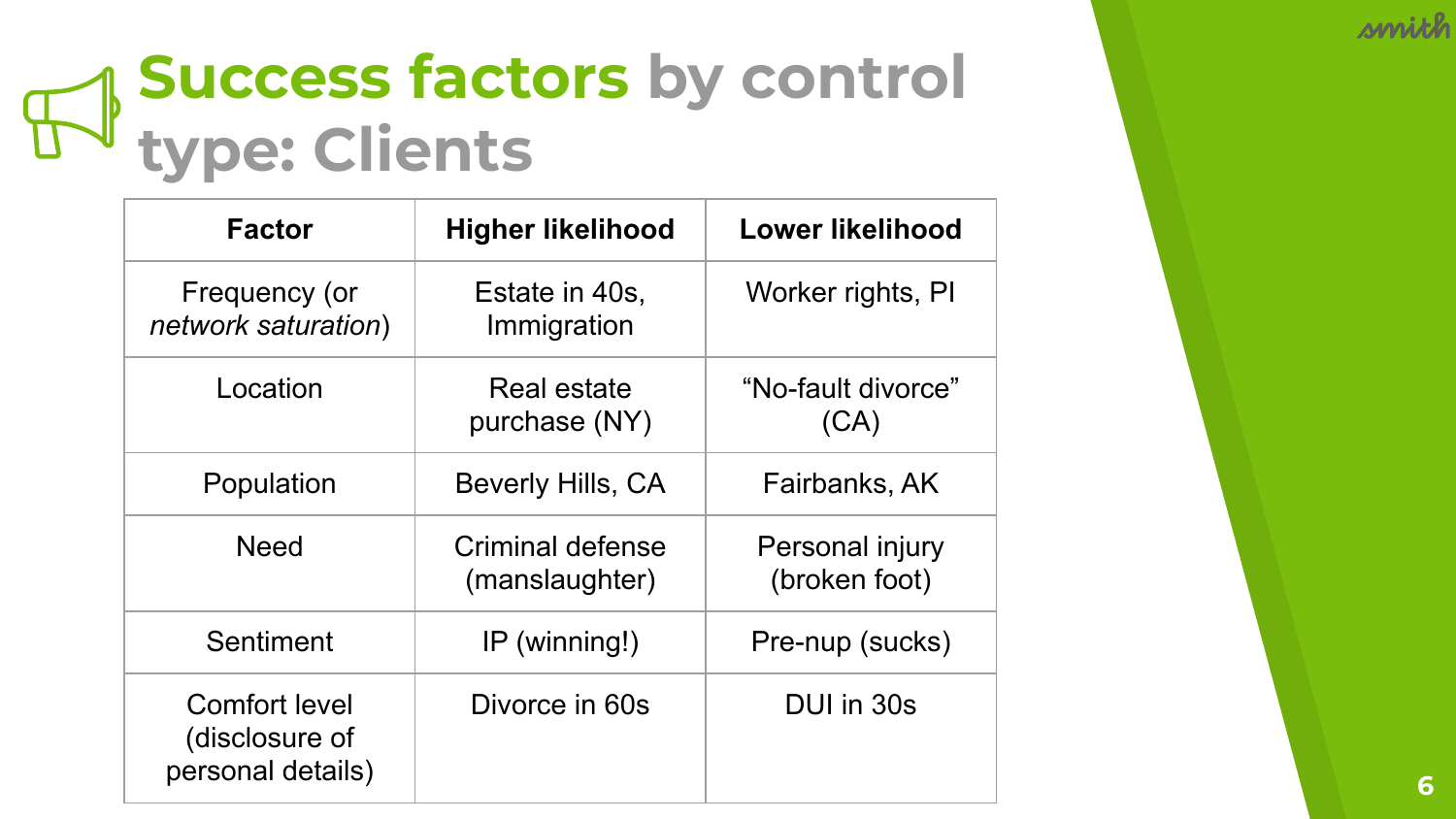## **Success factors by control type: Solo/Small-Firm Lawyers**

| <b>Factor</b>                                                | <b>Higher likelihood</b>         | Lower likelihood                           |
|--------------------------------------------------------------|----------------------------------|--------------------------------------------|
| Frequency (or <i>network</i><br>saturation)                  | Estate in 40s, Immigration       | Worker rights, PI                          |
| Population                                                   | Beverly Hills, CA                | Fairbanks, AK                              |
| Referral Rules (as of Jan.<br>2019)                          | Monetization OK (Illinois)       | Monetization NOT OK<br>(Vermont)           |
| <b>Network</b>                                               | Large                            | Small                                      |
| Comfort level (familiarity,<br>confidence, time in industry) | High comfort (law school<br>bud) | Low comfort (bar assn event<br>encounters) |
| Intentionality<br>(character trait)                          | Proactive                        | Passive/Inactive                           |
| Reciprocation (Golden Rule)                                  | High reciprocity                 | Low reciprocity                            |
| GP-to-Specialized ratio<br>(related to population)           | High specialization              | Low specialization                         |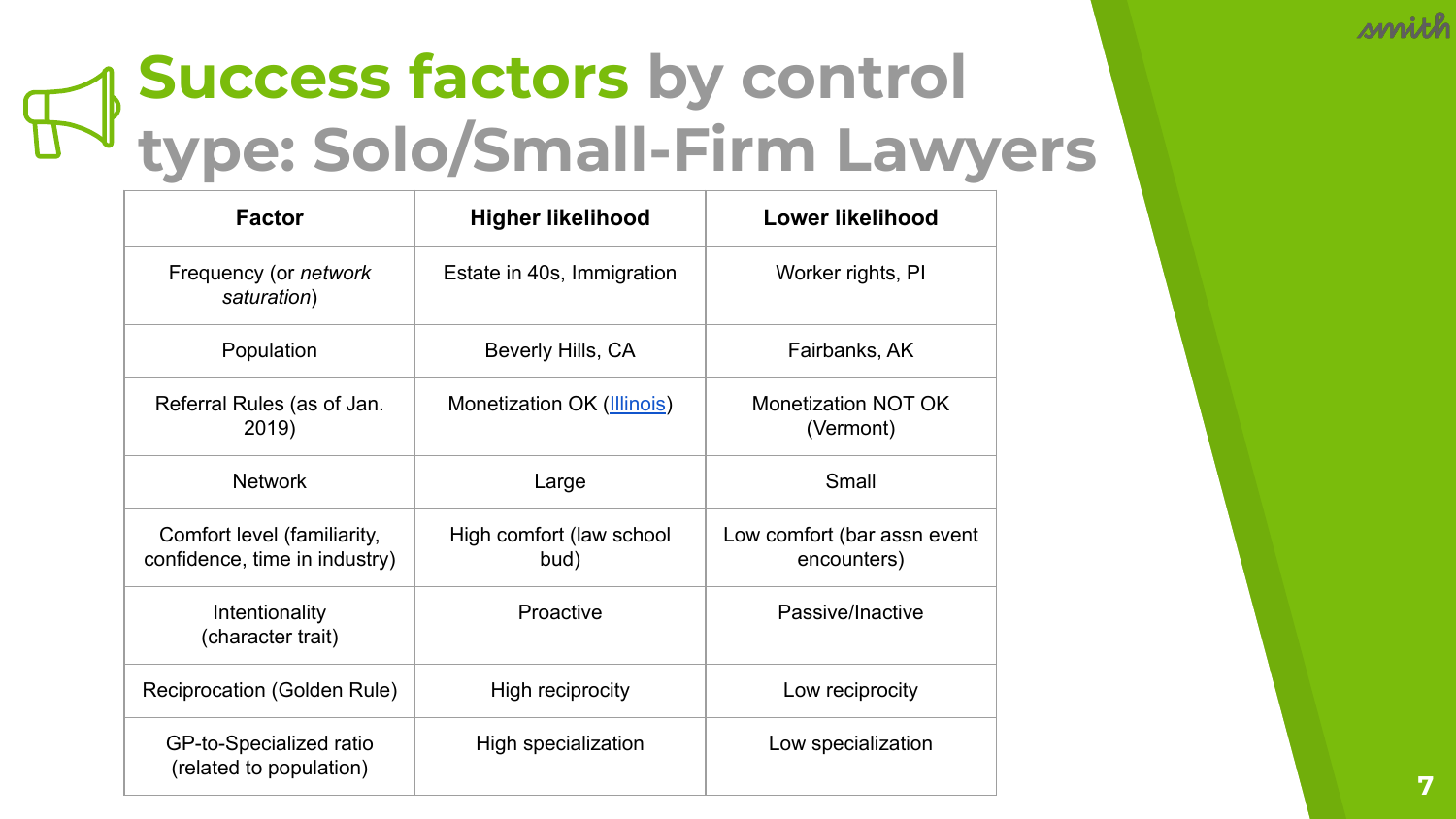## **Success factors by control type: Non-lawyer solos/SMBs**

| Factor                                                       | <b>Higher likelihood</b>                                                                                              | Lower likelihood                           |
|--------------------------------------------------------------|-----------------------------------------------------------------------------------------------------------------------|--------------------------------------------|
| Population                                                   | Beverly Hills, CA                                                                                                     | Fairbanks, AK                              |
| <b>Network</b>                                               | Large                                                                                                                 | Small                                      |
| Comfort level (familiarity,<br>confidence, time in industry) | High comfort (long-time<br>relationship)                                                                              | Low comfort (distant)                      |
| Intentionality<br>(character trait)                          | Proactive                                                                                                             | Passive/Inactive                           |
| Reciprocation (Golden Rule)                                  | High reciprocity                                                                                                      | Low reciprocity                            |
| Relevance to work (client<br>overlap)                        | Estate lawyer <> financial<br>planner;<br>Bankruptcy lawyer <><br>accountant;<br>PI attorney <> general<br>contractor | Medicare lawyer <><br>kindergarten teacher |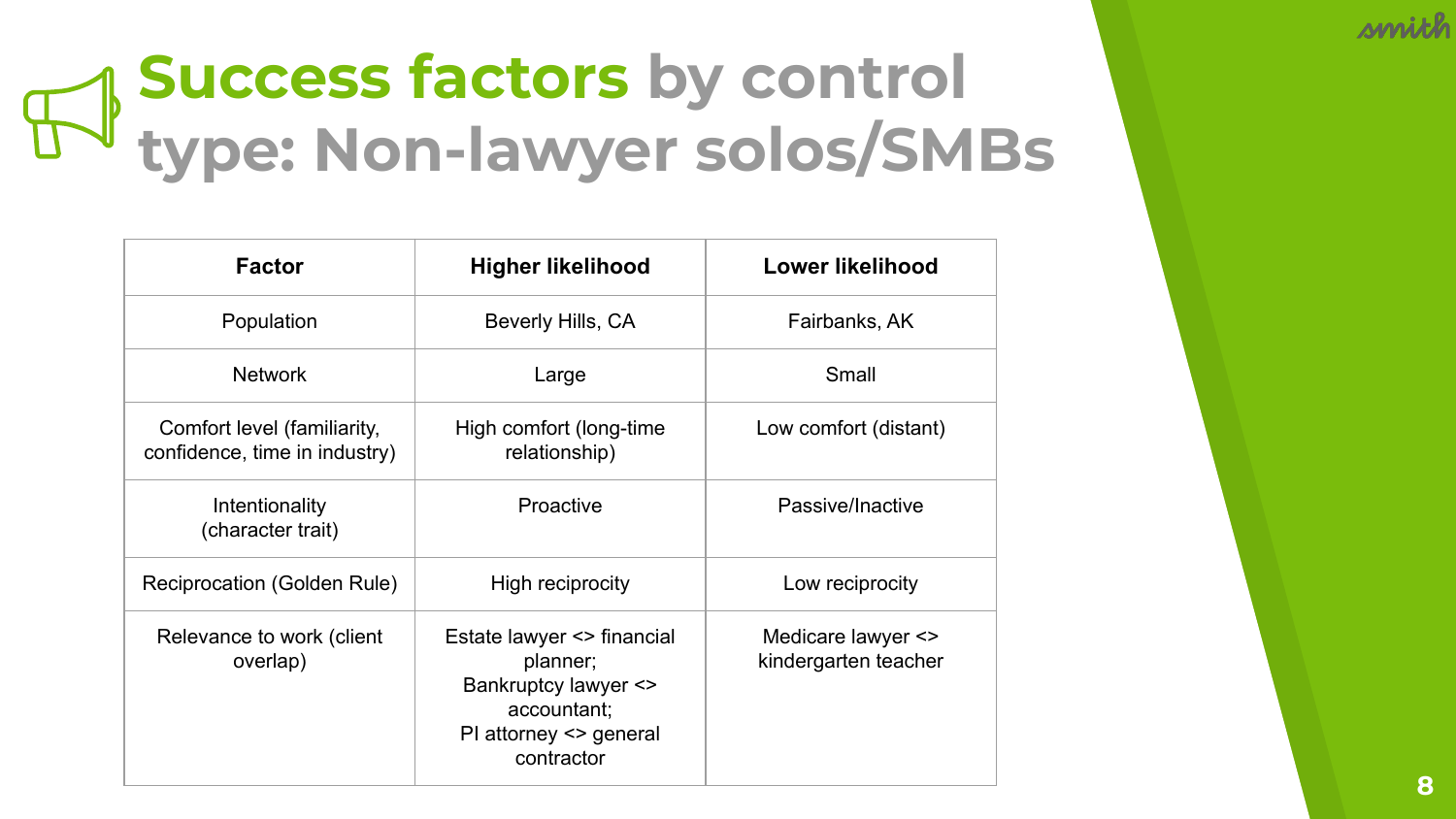#### **Success factors by control type: Distributed-Control Businesses**

| <b>Factor</b>                       | <b>Higher likelihood</b>      | <b>Lower likelihood</b>                 |
|-------------------------------------|-------------------------------|-----------------------------------------|
| Referral Rules (as of<br>Jan. 2019) | Monetization OK<br>(Illinois) | <b>Monetization NOT OK</b><br>(Vermont) |
| <b>Network</b>                      | Large                         | Small                                   |
| Engagement                          | Active                        | Inactive                                |
| Information                         | Well informed                 | Poorly informed                         |
| Relevance                           | Current, regularly<br>updated | Old info, seldom<br>updated             |
| Revenue generation                  | Opt-in, paid                  | Perk, unpaid                            |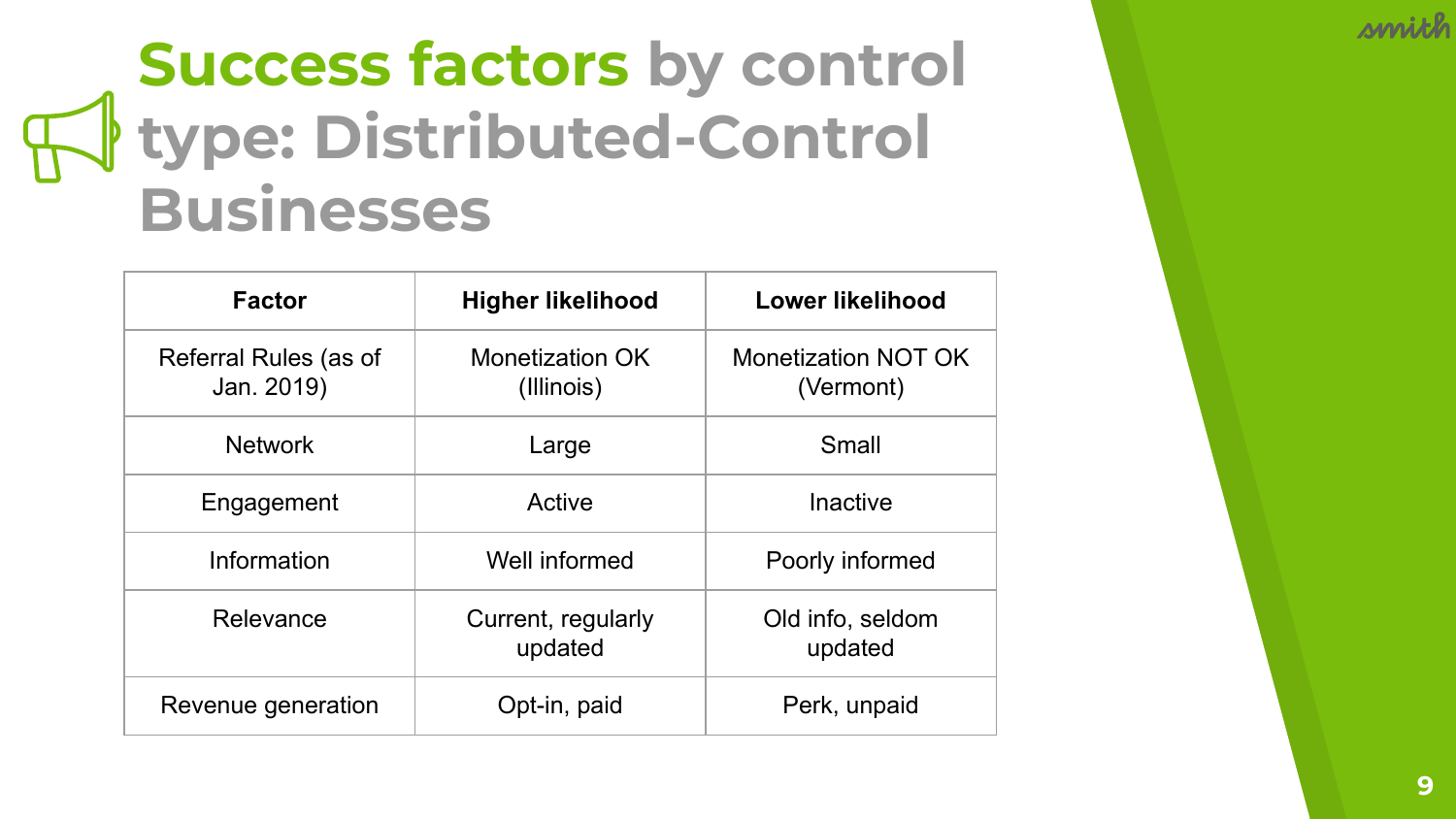### **Success factors by control type: You**

| <b>Factor</b>                                      | <b>Higher likelihood</b>           | <b>Lower likelihood</b>          |
|----------------------------------------------------|------------------------------------|----------------------------------|
| Frequency (or network<br>saturation)               | Estate in 40s, Immigration         | Worker rights, PI                |
| Population                                         | Beverly Hills, CA                  | Fairbanks, AK                    |
| Referral Rules (as of Jan.<br>2019)                | Monetization OK (Illinois)         | Monetization NOT OK<br>(Vermont) |
| <b>Network</b>                                     | Large                              | Small                            |
| Intentionality<br>(character trait)                | Proactive                          | Passive/Inactive                 |
| Reciprocation (Golden Rule)                        | High reciprocity                   | Low reciprocity                  |
| GP-to-Specialized ratio<br>(related to population) | High specialization                | Low specialization               |
| Capacity                                           | High                               | Low                              |
| Effort<br>(presence of barriers)                   | Low (access to online<br>calendar) | High (long response times)       |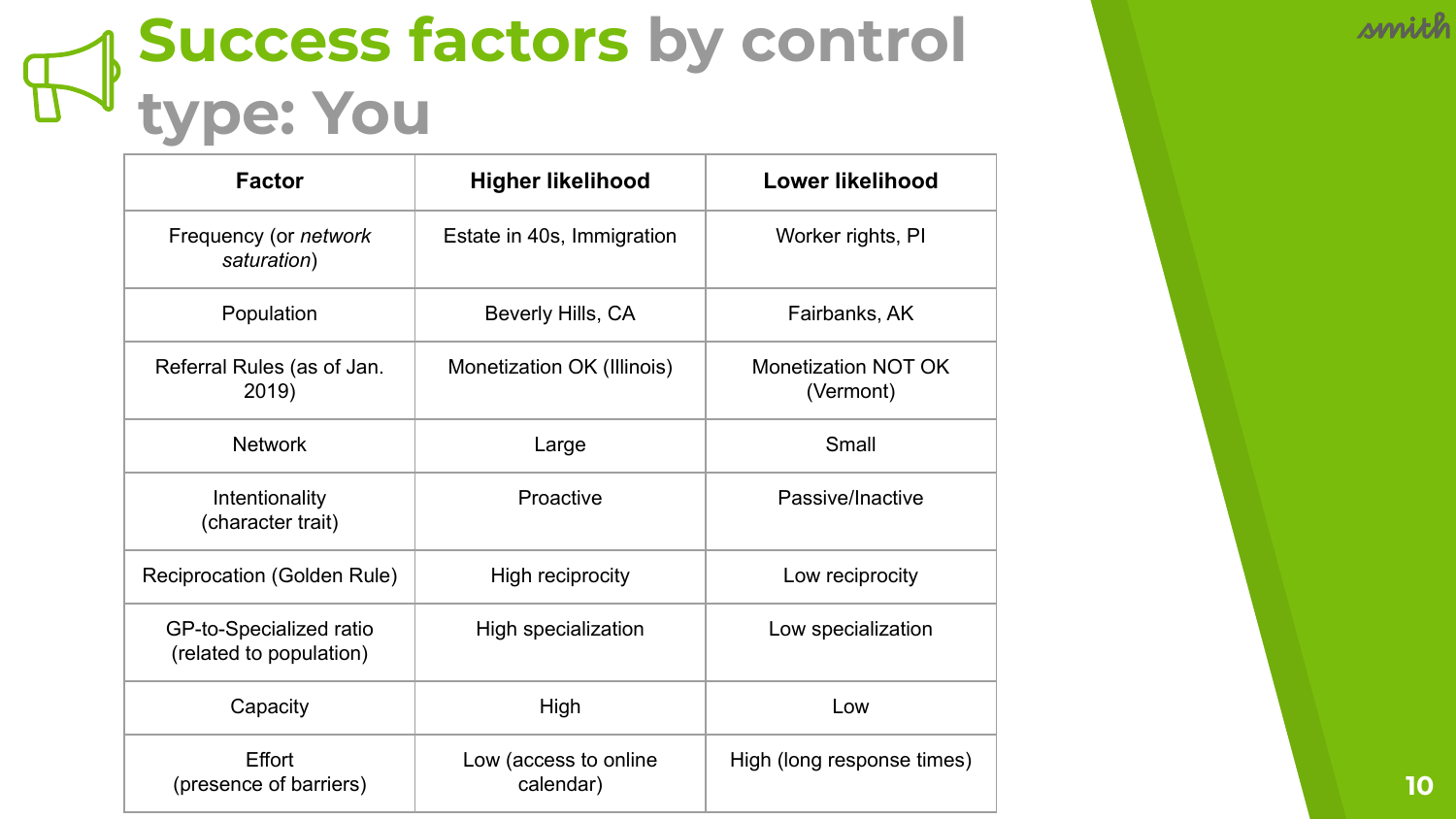



# **What this means**

- Many factors at play; this is just a small sample
- Many factors are **external**

What to do:

- **Within referrals:** Control what you can, as it's relevant and practical
- **Beyond referrals:** Stabilize growth with a balanced portfolio
	- Targeted, predictable, affordable, controlled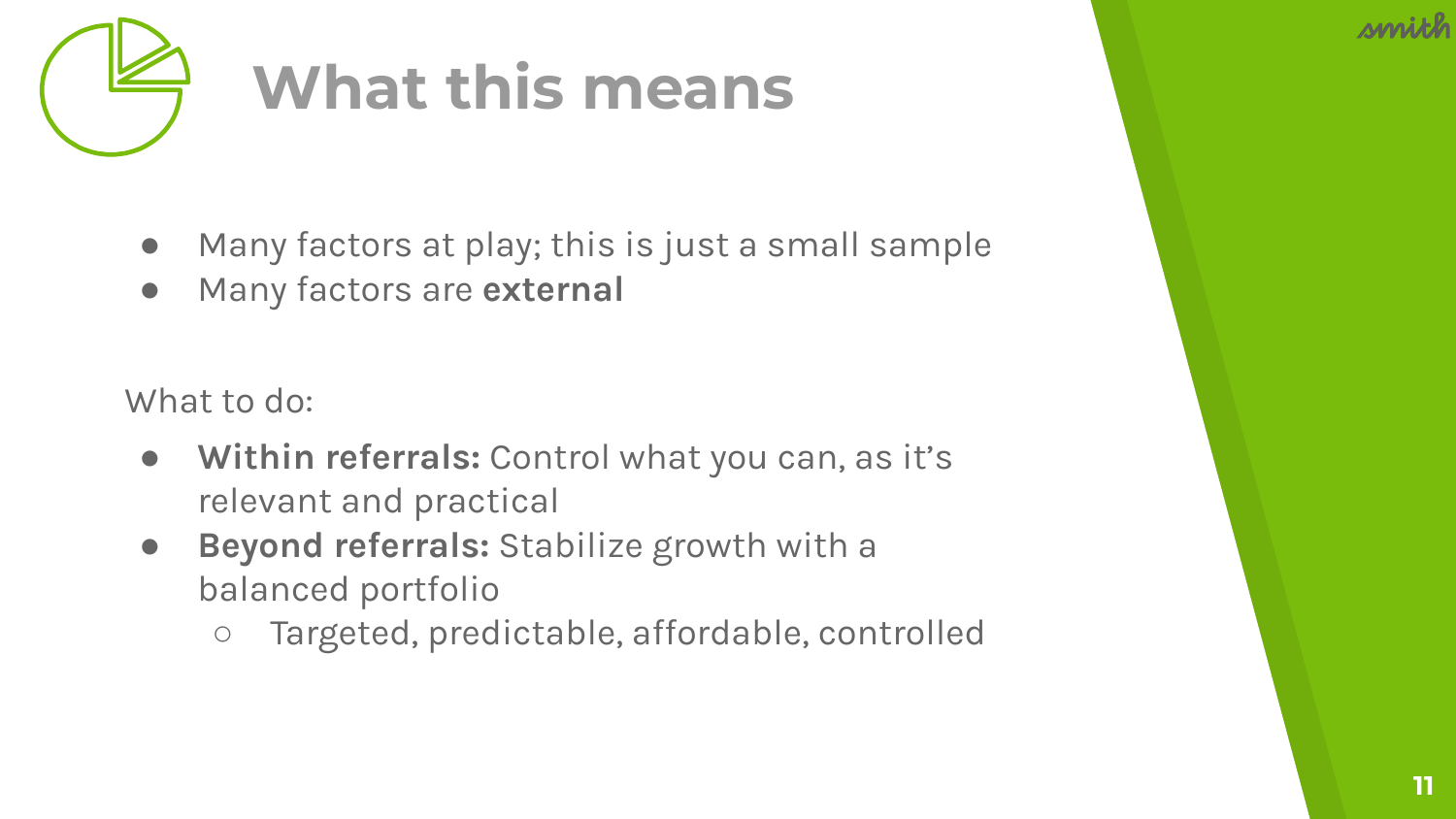## **Referrals: Increase control, formalize a program**

Devise a growth strategy that incorporates a referral program. Components of that plan may include defining:

- **● Players**
	- Who, expectations (type of leads, frequency)
- **● Payments**
	- Allowed? See state bar's rules. If so, to whom, how, and how much.
- **● Systems & services**
	- Who operates? Who has access (e.g., to online calendar)?
- **● Communications**
	- To whom, how, and how often (requests, practice "news & updates", etc.)
	- Referred client SLA (e.g., are referred clients treated differently, as VIPs?)
- **● Tracking & measurements** 
	- Goals & objectives (new clients, but also new referrers?)
	- Benchmarks, check points, and targets
	- Quantitative but also qualitative
	- Analysis and revisions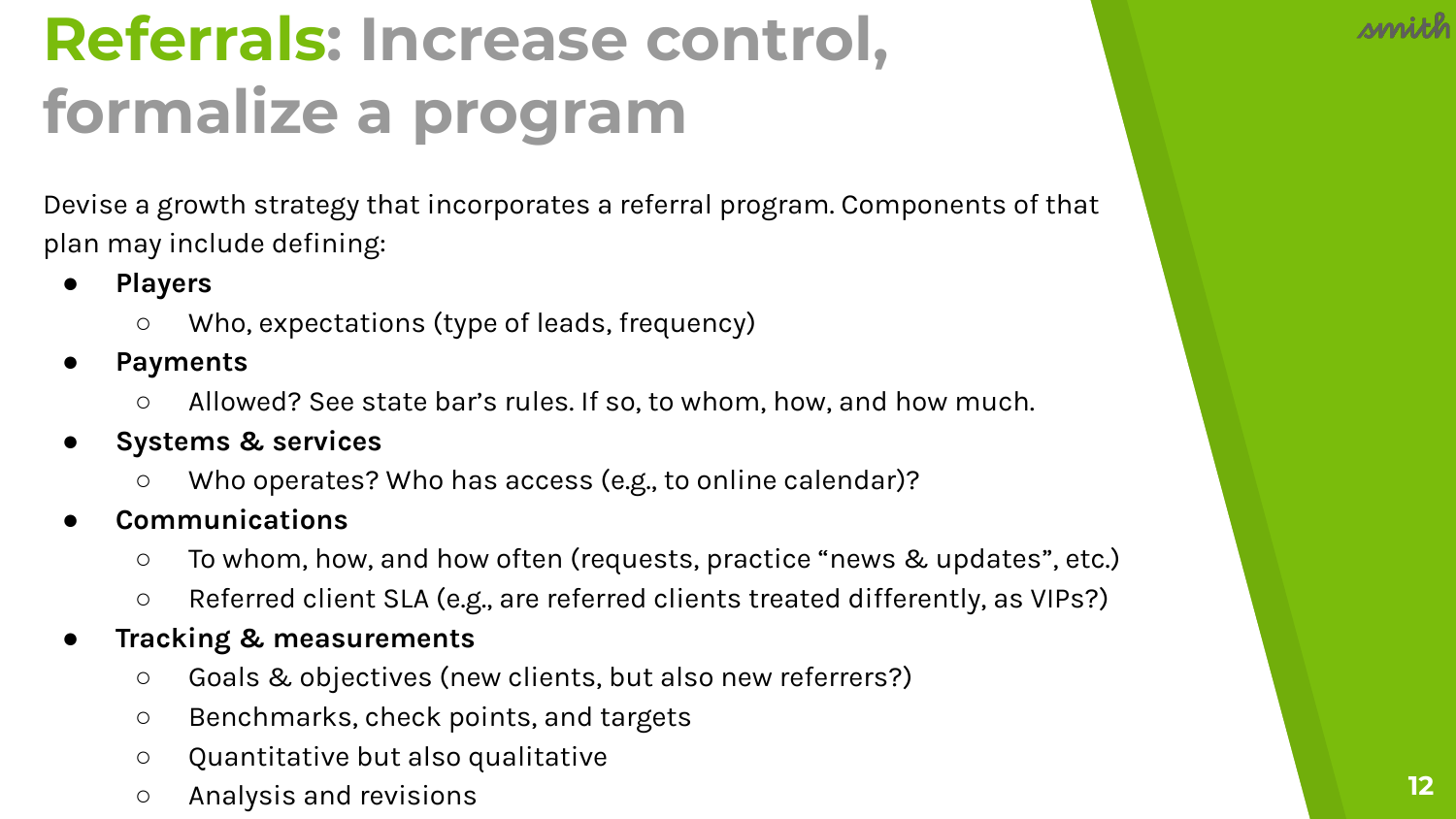### **Be more strategic with referrals**

- 1. **Evaluate** best referrers  $\rightarrow$  identify similarities  $\rightarrow$  increase referrals from *within* existing network & *expand* referral network with similar partners
- 2. **Share** updates about your firm with your referrers / network → stay relevant and top of mind. Not just about incentives.
- 3. **Reciprocate**! Golden rule. Passive revenue source, or at least community goodwill.
	- $\circ$  Can outsource: Give list to assistant/receptionist  $\rightarrow$  saves time, increases responsiveness.
	- Explain what you do before referring out.
		- Anyone could be a future client or know one! A great referral might even get you a positive review for that "service" alone.
	- Post to your website as resource (proactive, reduces  $interruptions) \rightarrow track clicks$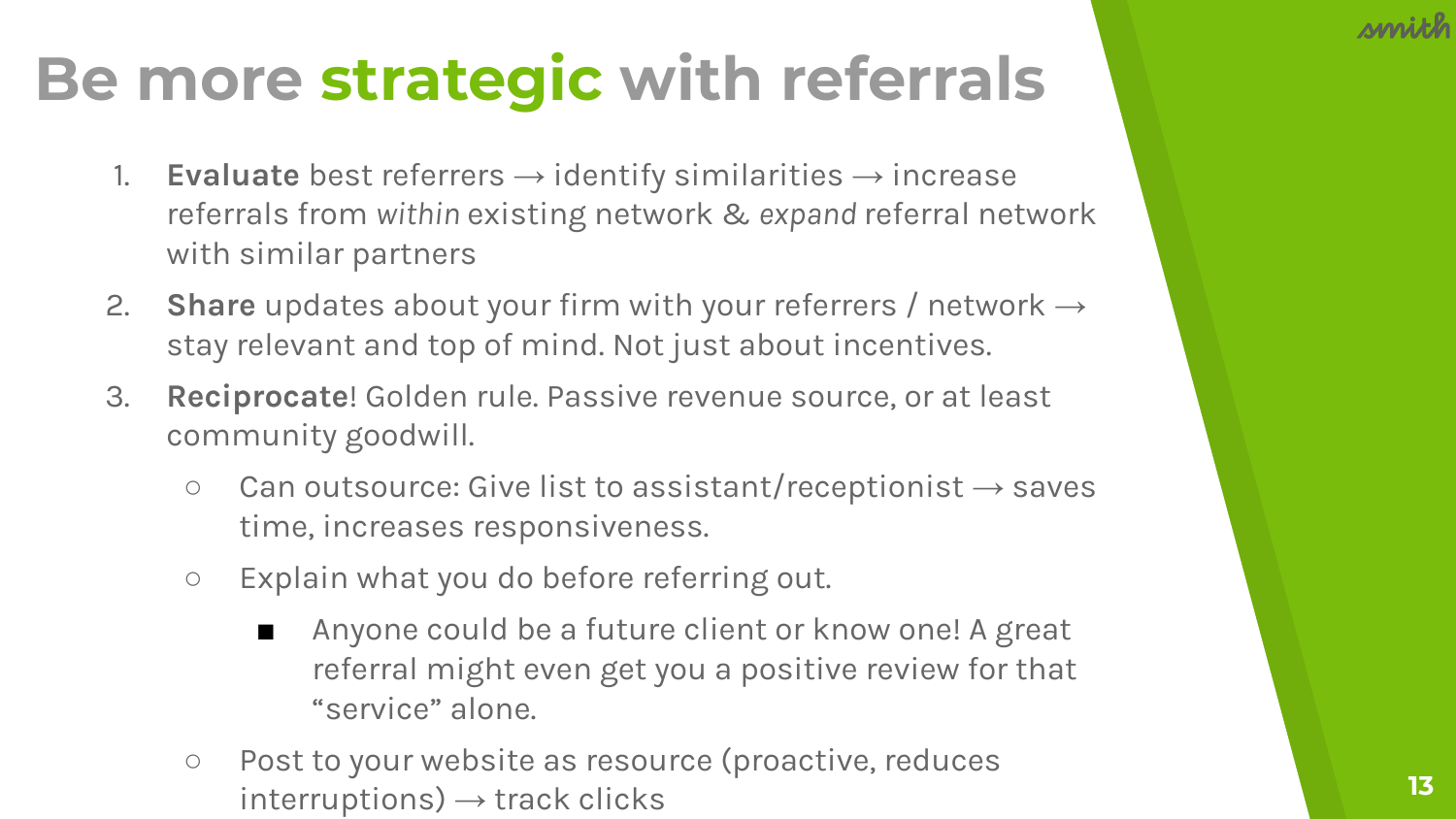### **Growth portfolio: expansion considerations & resource management**

# **2 of 3 potential clients**

People who say their "decision to hire" is most influenced by an attorney's responsiveness to their first call or email.

# **59 percent**

People, on average, who didn't hire an attorney even after a consult.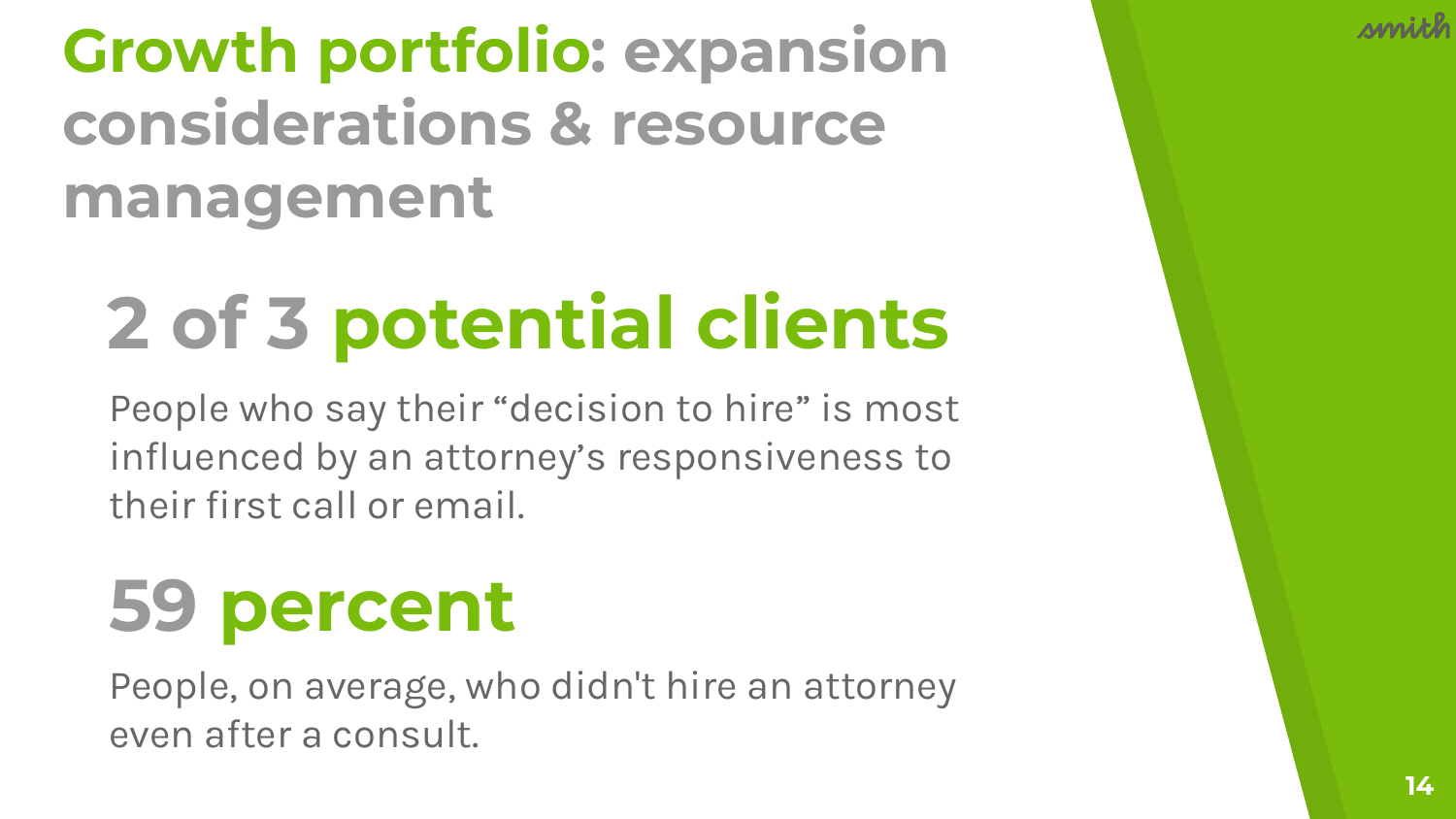#### **NEW CLIENT CONVERSION FLOW**



smith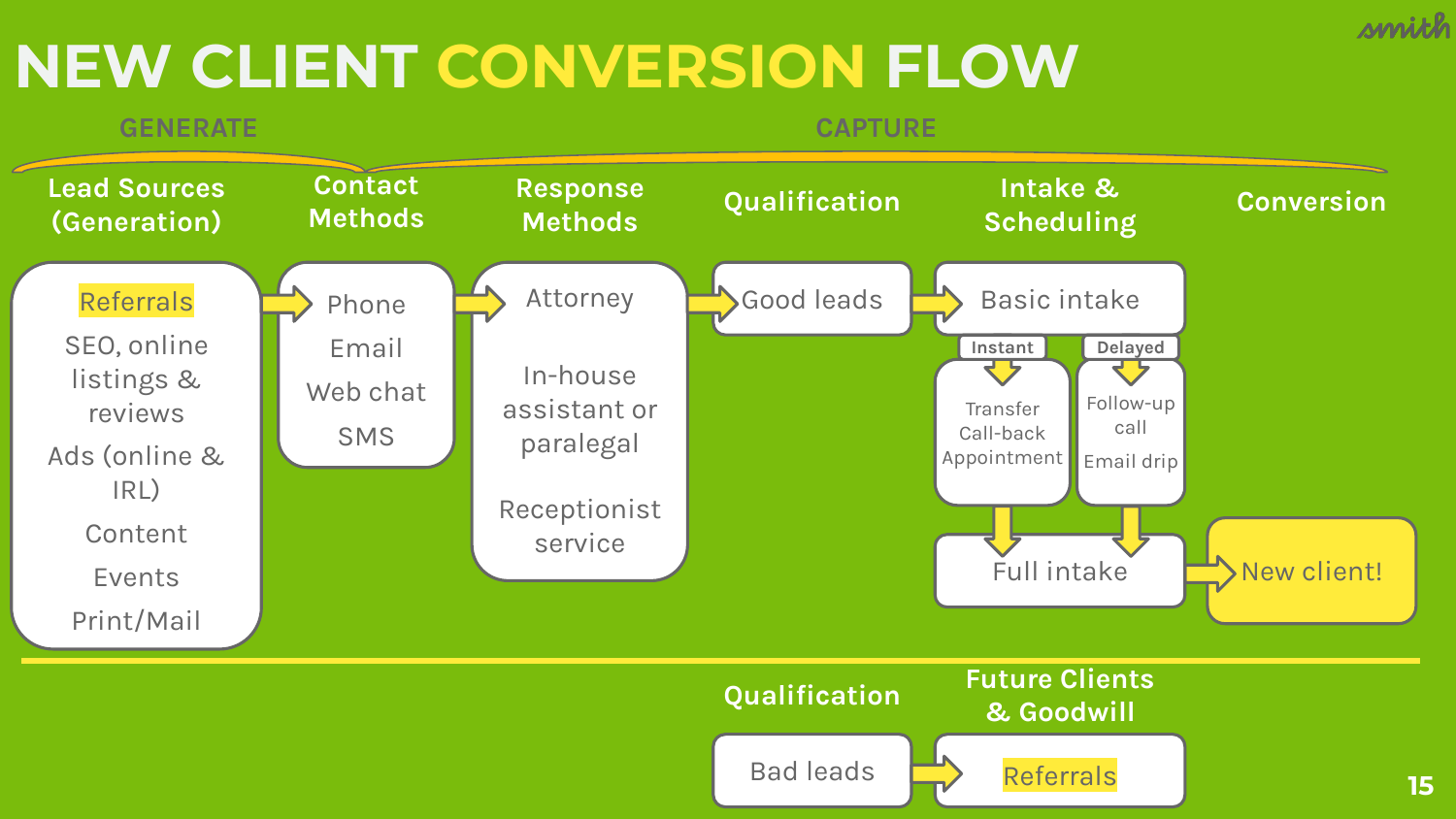## **Level-Up Your Lead Lines**

- 1. Review ~20 best & worst clients of last year - Identify common traits, incl. where they found you
- 2. Reduce/eliminate "bad" lead sources.
- 3. Define criteria to better screen leads.
- 4. Increase resources to good lead sources (time, energy, money)
	- Time: Responding to positive reviews online
	- Energy: Networking events. Nurture relationships with best leads.
	- Money: Paid search ads for keywords driving best new clients
- 5. Respond promptly! **#1 decision factor** for new clients, referrals or not. Outsource this (at least initial call/chat/screening).